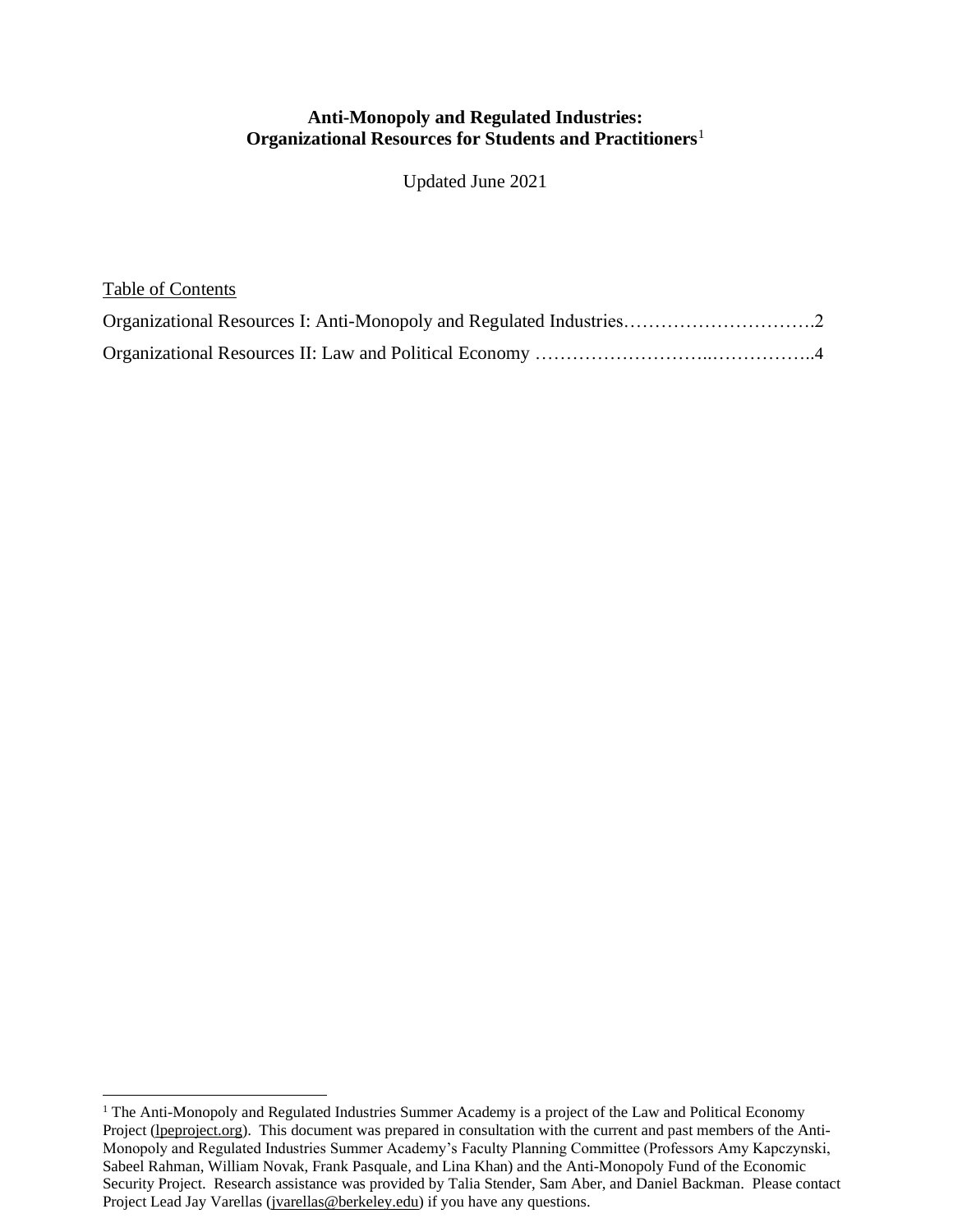#### **Organizational Resources I: Anti-Monopoly and Regulated Industries**

The Anti-Monopoly and Regulated Industries (AMRI) Summer Academy has received grant support from the [Anti-Monopoly Fund of the Economic Security Project,](https://www.economicsecurityproject.org/antimonopoly) which supports a number of other organizations in the AMRI space, including:

**The Action Center on Race and the Economy Institute (ACRE Institute)** [acreinstitute.org](https://www.acreinstitute.org/)

**Adamant Media** [weareadamant.org](https://weareadamant.org/)

**The American Economic Liberties Project** [economicliberties.us](https://www.economicliberties.us/)

**The American Independent Business Alliance (AMIBA)** [amiba.net](https://www.amiba.net/)

**The Athena Coalition** [athenaforall.org](https://athenaforall.org/)

**Color of Change** [colorofchange.org](https://colorofchange.org/)

**Coworker.org**  [home.coworker.org](https://home.coworker.org/)

**Creative Action Network**  [creativeaction.network](https://creativeaction.network/)

**Demand Progress** [demandprogress.org](https://demandprogress.org/)

**The Economic Security and Opportunity Initiative of the Georgetown Center on Poverty and Inequality (GCPI ESOI)** [georgetownpoverty.org](https://www.georgetownpoverty.org/)

**Inequality Media** [inequalitymedia.org](https://www.inequalitymedia.org/)

**The Institute for Intellectual Property and Social Justice** [iipsj.org](https://iipsj.org/)

**The Institute for Local Self-Reliance** [ilsr.org](https://ilsr.org/)

**I-MAK** [i-mak.org](https://www.i-mak.org/)

**The Freedom from Facebook Coalition** [freedomfromfb.com](http://www.freedomfromfb.com/)

**The Law and Political Economy Project** [lpeproject.org](http://www.lpeproject.org/)

**Liberation in a Generation** [liberationinageneration.org](https://www.liberationinageneration.org/)

**The Museum of Capitalism** [museumofcapitalism.org](https://www.museumofcapitalism.org/)

**The Open Markets Institute** [openmarketsinstitute.org](https://www.openmarketsinstitute.org/)

**The PrEP4All Collaboration** [prep4all.org](https://www.prep4all.org/our-story)

**Public Knowledge** [publicknowledge.org](https://www.publicknowledge.org/)

**The Public Rights Project** [publicrightsproject.org](https://www.publicrightsproject.org/)

**The Revolving Door Project** [therevolvingdoorproject.org](https://therevolvingdoorproject.org/)

**The Roosevelt Institute** [rooseveltinstitute.org](https://rooseveltinstitute.org/)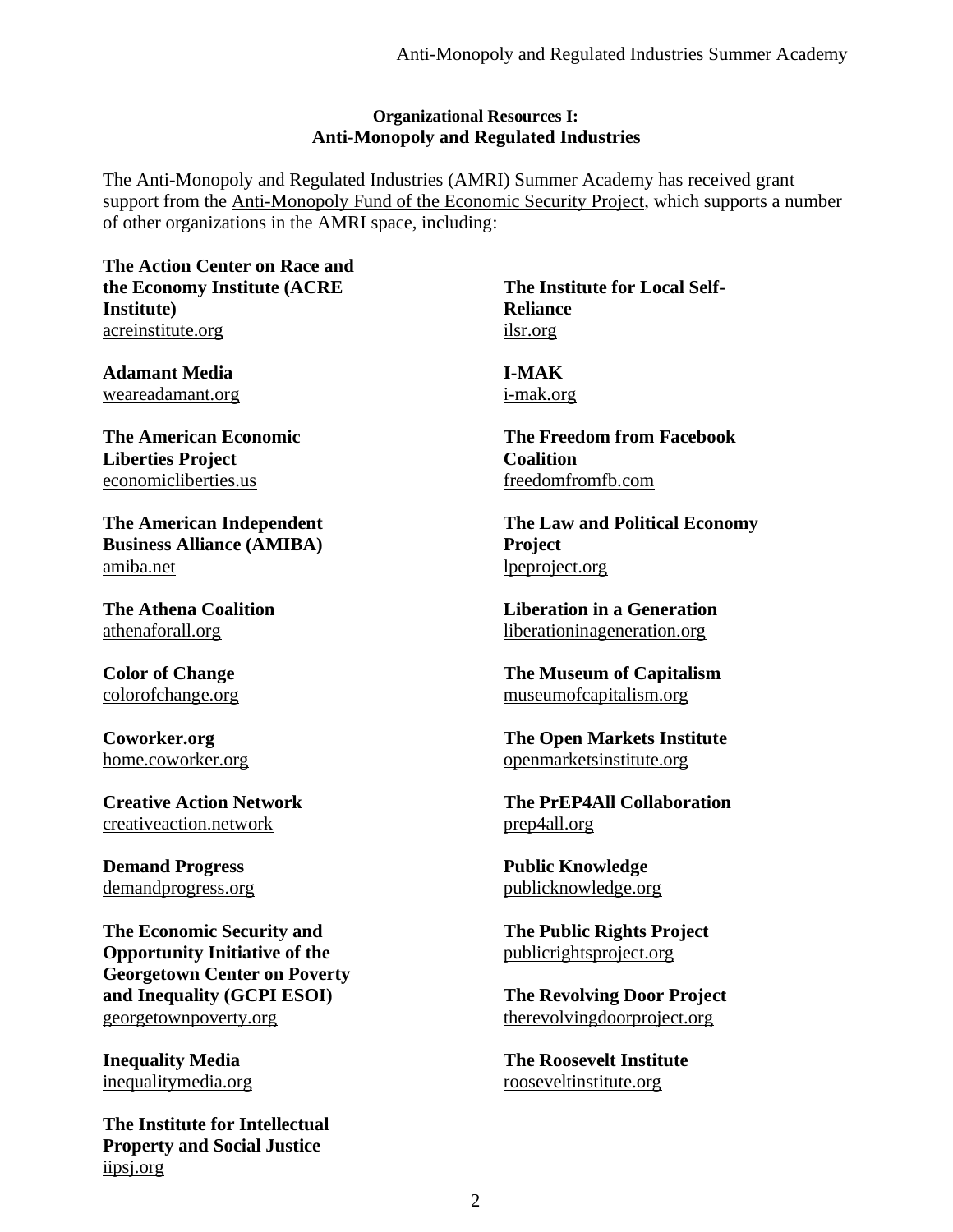#### **The Thurmond Arnold Project**,

[som.yale.edu/faculty-research](https://som.yale.edu/faculty-research-centers/centers-initiatives/thurman-arnold-project-at-yale)[centers/centers](https://som.yale.edu/faculty-research-centers/centers-initiatives/thurman-arnold-project-at-yale)[initiatives/thurman-arnold](https://som.yale.edu/faculty-research-centers/centers-initiatives/thurman-arnold-project-at-yale)[project-at-yale](https://som.yale.edu/faculty-research-centers/centers-initiatives/thurman-arnold-project-at-yale)

**Towards Justice** [towardsjustice.org](https://towardsjustice.org/)

**The U.S. Public Interest Research Group (PIRG) Education Fund, Right to Repair Campaign** [uspirg.org/feature/usp/right-repair](https://uspirg.org/feature/usp/right-repair)

**The Washington Center for Equitable Growth** [equitablegrowth.org](https://equitablegrowth.org/)

More information on these organizations can be found at the Anti-Monopoly Fund's website, [https://www.economicsecurityproject.org/antimonopoly,](https://www.economicsecurityproject.org/antimonopoly) and you can find the Economic Security Project's Medium blog here: [medium.com/economicsecproj.](https://medium.com/economicsecproj)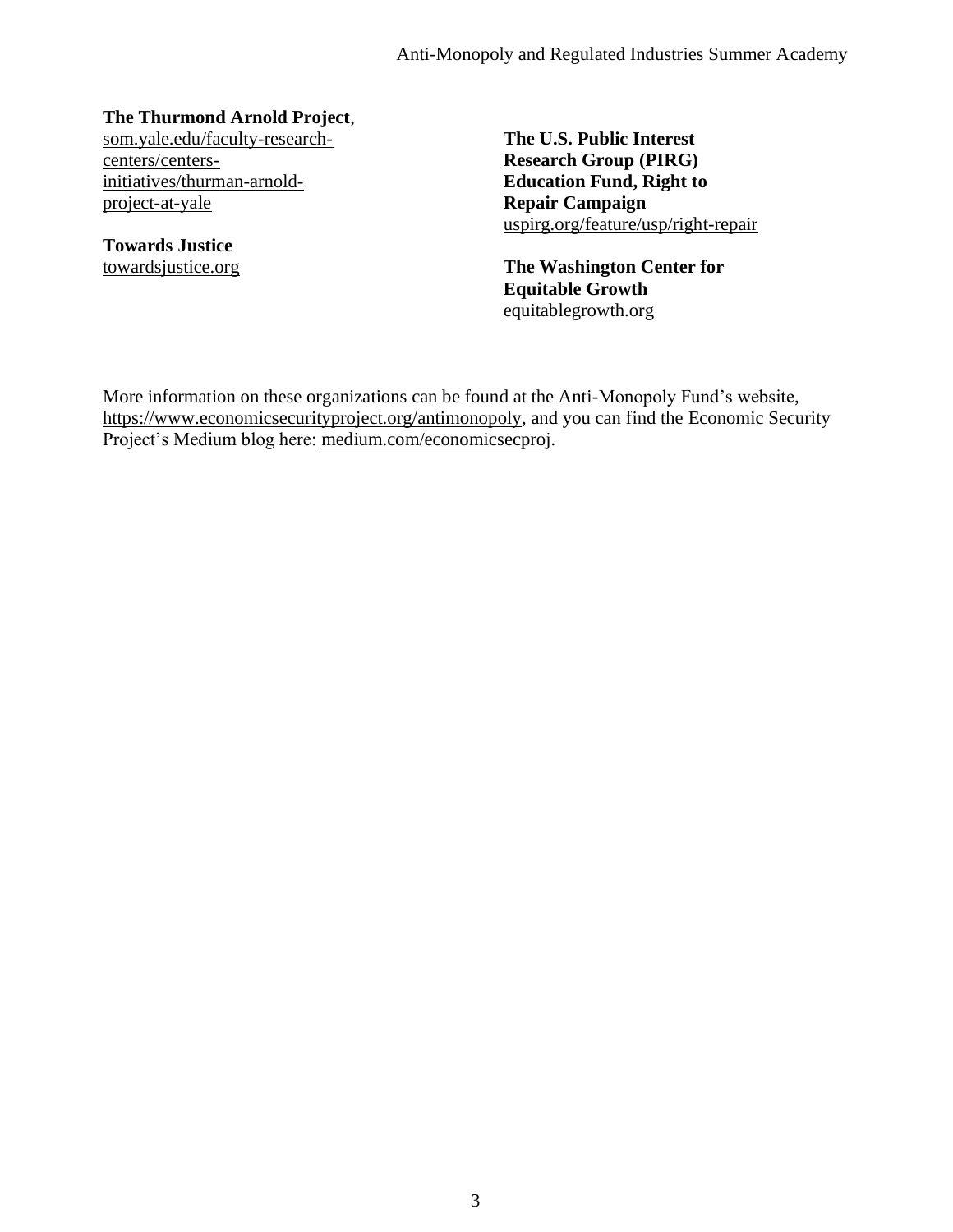### **Organizational Resources II: Law and Political Economy**

There is a rapidly growing ecosystem of organizations active in the Law and Political Economy (LPE) space, including the following:

# **The Association for the Promotion of Political Economy and the Law (APPEAL)**

[politicaleconomylaw.org;](https://www.politicaleconomylaw.org/) [appeal@politicaleconomylaw.org](mailto:appeal@politicaleconomylaw.org)

APPEAL seeks to advance law and political economy through research, education, and policy through a variety of in-person and online programming. APPEAL has an online monthly reading group, *What is Capitalism?*, open to faculty, students, and others, focusing especially on law's role in structuring economic power. The next session is on June 25, and you can register on the APPEAL website:

[https://politicaleconomylaw.org/content.aspx?page\\_id=331&club\\_id=456963&item\\_id](https://politicaleconomylaw.org/content.aspx?page_id=331&club_id=456963&item_id=21322)\_ [=21322.](https://politicaleconomylaw.org/content.aspx?page_id=331&club_id=456963&item_id=21322) APPEAL co-sponsors an annual Summer Academy on Law, Money, and Technology, hosted by the University of Manchester. This year's online Academy, Toward Democratic Futures, open to all, will be July 26-30, with registration and program information here:

[https://ysi.ineteconomics.org/project/60772c01659a821c0286cb9f.](https://ysi.ineteconomics.org/project/60772c01659a821c0286cb9f) Finally, check the website or email (above) for our regular "Office Hours" mentoring sessions for students and new or aspiring scholars, co-hosted by the LPE Project. The August session will include advice for those seeking law-related academic jobs.

# **Class Crits**

### [classcrits.org;](http://www.classcrits.org/) [classcrits@classcrits.org](mailto:classcrits@classcrits.org)

Founded in 2007, Class Crits attracts an interdisciplinary group of scholars interested in law and political economy, as well as activists and legal practitioners who work on the front lines on issues of economic, environmental, racial, and social justice. ClassCrits will be continuing regular online workshops in lieu of its 2021 annual conference, with plans for convening together in person for fall 2022. Topics for recent workshops have included Pandemic Inequality, the Journal of Law and Political Economy, Racial Capitalism, and Democracy, Social Justice and the 2020 Election, and Queering Class.

## **The Comparative Research in Law and Political Economy Forum**

[clpe.osgoode.yorku.ca;](https://clpe.osgoode.yorku.ca/) [clpe@osgoode.yorku.ca](mailto:clpe@osgoode.yorku.ca)

The forum for Comparative Research in Law and Political Economy (CLPE) provides a research forum and portal for scholars interested in problems in the delivery of social goods and services under contemporary market frameworks to engage in interdisciplinary work in law, political science, economics, industrial relations, sociology, history, and human geography. Current projects focus on law reform and alternative financing models for long term care, employee rights in insolvency proceedings, workplace regulation reform and sectoral bargaining models in the U.S. and Canada, and the role of pension funds in the transition to a low-carbon economy. For more information, please visit [www.clpe.osgoode.yorku.ca](http://www.clpe.osgoode.yorku.ca/) or write to [clpe@osgoode.yorku.ca.](mailto:clpe@osgoode.yorku.ca)

# *Journal of Law and Political Economy*

## [escholarship.org/uc/lawandpoliticaleconomy](https://escholarship.org/uc/lawandpoliticaleconomy/about)

The *Journal of Law and Political Economy* (*JLPE*) is a peer-reviewed, interdisciplinary online journal. *JLPE* seeks to promote multi- and interdisciplinary analyses of the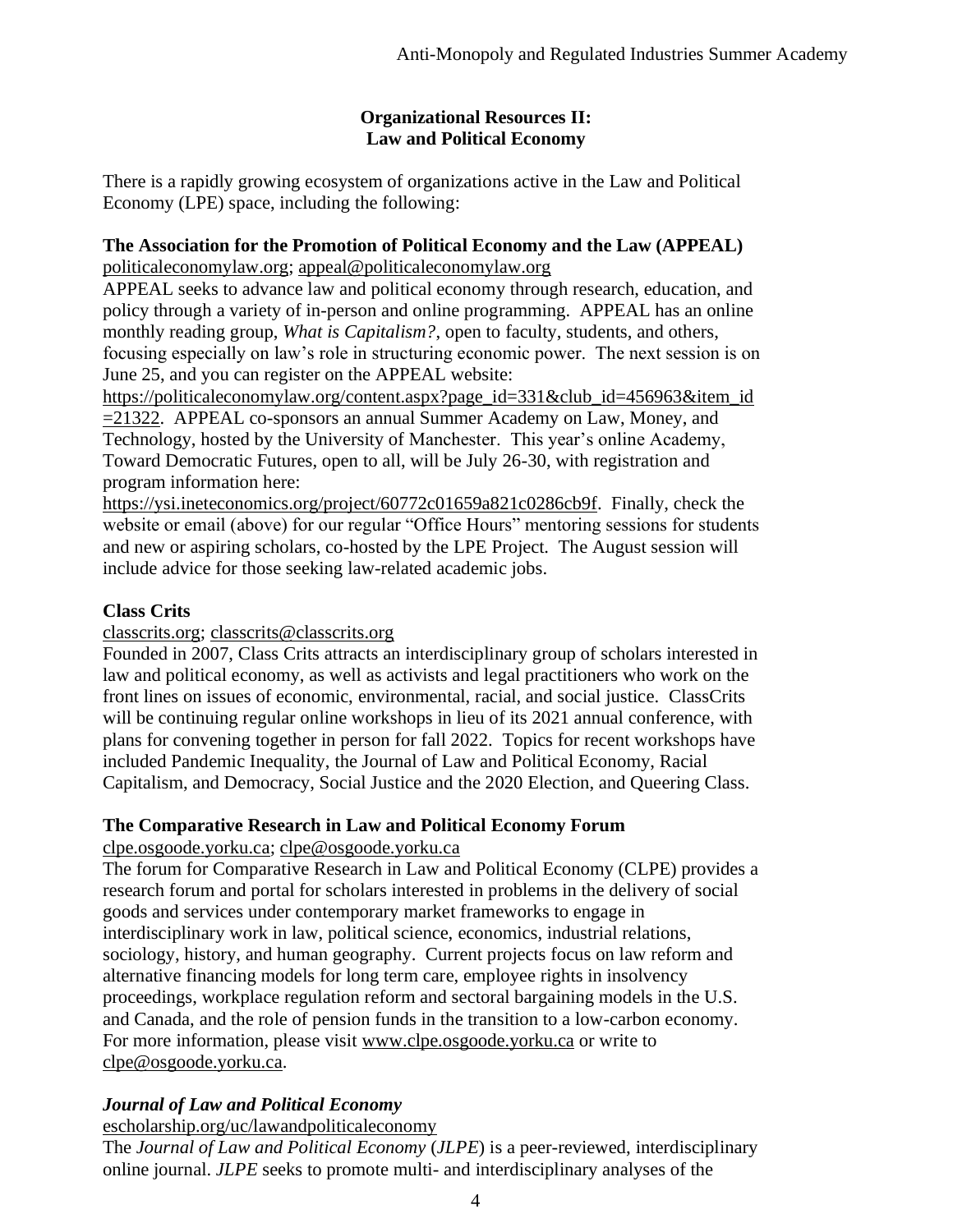mutually constitutive interactions among law, society, institutions, and politics. It accepts full-length articles, essays, and book reviews. You can read current and past issues and find information on how to submit your work here: [https://escholarship.org/uc/lawandpoliticaleconomy/submissionGuidelines.](https://escholarship.org/uc/lawandpoliticaleconomy/submissionGuidelines)

### **The Law and Political Economy Blog**

[lpeproject.org/blog](https://lpeproject.org/blog/)

The Law and Political Economy Blog regularly publishes content covering to a range of topics related to law and political economy. Information on how to submit your work can be found here: [https://lpeproject.org/submissions.](https://lpeproject.org/submissions)

### **The Law and Political Economy Project**

lpeproject.org

The AMRI Summer Academy is a project of the Law and Political Economy Project. The LPE Project brings together a network of scholars, practitioners, and students working to develop innovative intellectual, pedagogical, and political interventions to advance the study of political economy and law.

### **The Law and Society Association's Collaborative Research Network on Law and Political Economy**

<https://lawandsociety.site-ym.com/page/CRN55>

A group of LPE scholars have organized a collaborate research network on Law and Political Economy within the Law and Society Association (LSA). It organizes panels and social events at the LSA's annual meetings and had over 70 scholars present papers as part of its panels at the LSA's last in-person annual meetings in 2019. The 2022 LSA conference will be held from July 13-16 in Lisbon, Portugal. If you would like to join the network and its mailing list, please contact Jay Varellas: [jvarellas@berkeley.edu.](mailto:jvarellas@berkeley.edu)

### **LPE in Europe**

### [https://twitter.com/lpe\\_europe](https://twitter.com/lpe_europe?lang=en)

A group of students and junior scholars in Europe are organizing an LPE in Europe network. If you are interested, please contact Ioannis Kampourakis: [kampourakis@law.eur.nl.](mailto:kampourakis@law.eur.nl)

### **U.S.-Based LPE Student Groups**

A number of U.S. law schools now have LPE-themed student organizations and these groups coordinate via a cross-campus network of LPE student groups. These groups include:

- The Law and Political Economy Society (University of California, Berkeley, School of Law)
- The Boston College Beyond Doctrine LPE Group
- The Alternative Legal Theories Reading Group (University of Miami School of Law)
- NYU Law and Political Economy Association
- Cornell Law and Political Economy Collective
- Penn Law Students for a Democratic Society (LSDS)
- Harvard LPE Association
- Yale Law LPE Student Group